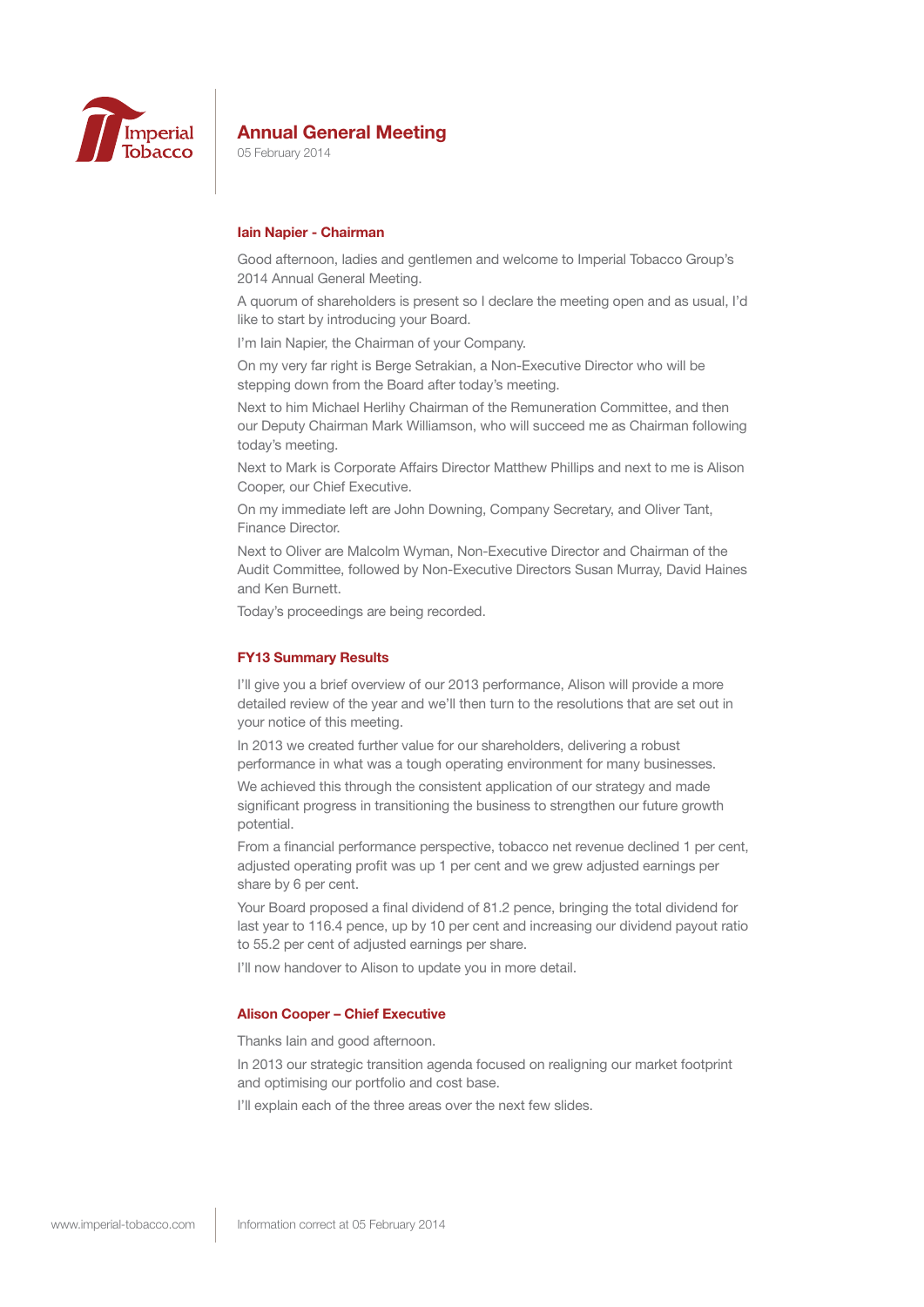

05 February 2014

# **Growth and Returns Markets**

In realigning our footprint we now characterise our markets as Growth and Returns Markets and manage them on the strategic role they play, rather than their geographic proximity.

Growth Markets have large profit and/or volume pools. We tend to have shares below 15 per cent and see considerable opportunities for share and profit growth over the long term.

Our Growth Markets include the USA, Italy and Russia and selected markets in Eastern Europe, Asia and the Middle East.

In Returns Markets we have an established presence and a relatively high share, mostly above 15 per cent. Volumes in these markets are typically in decline and our objective is to maximise returns over the long-term by growing profits, whilst actively managing our share.

Our Returns Markets are split into two divisions - North and South. North includes the UK, Germany, Netherlands and Australia; South includes Spain, France, Morocco and Algeria.

This new approach is enhancing the way we allocate resource to markets and improving the consistency of our growth focus across our footprint

#### **Growth and Specialist Brands**

In optimising our portfolio we've re-classified our most important brands into Growth Brands and Specialist Brands.

Growth Brands are high quality brands with strong consumer appeal and wellestablished positions in key markets.

We've developed a number of these brands into total tobacco offerings, providing consumers with both cigarette and fine cut tobacco options.

Our Specialist Brands reflect our unique total tobacco focus - they have strong positions in their own categories, appealing to specific consumer groups.

They consist of heritage cigarette brands, traditional fine cut tobaccos, papers, cigars and a smokeless tobacco brand.

The rest of our portfolio consists of local and regional brands that fulfil a variety of roles. Some have the capacity to continue adding to our revenue momentum; others will add greater value by being migrated into Growth Brands and we're progressing a number of these migrations this year.

### **Cost Optimisation**

Portfolio optimisation means we can reduce complexity and product costs, and this is a core element of our cost optimisation programme. The programme will deliver savings of 300 million pounds a year from September 2018.

Last year we delivered 30 million pounds of these savings and in 2014 we expect to deliver further savings of around 60 million pounds.

So that's an insight into our transition achievements in 2013; I'll now move onto how we performed.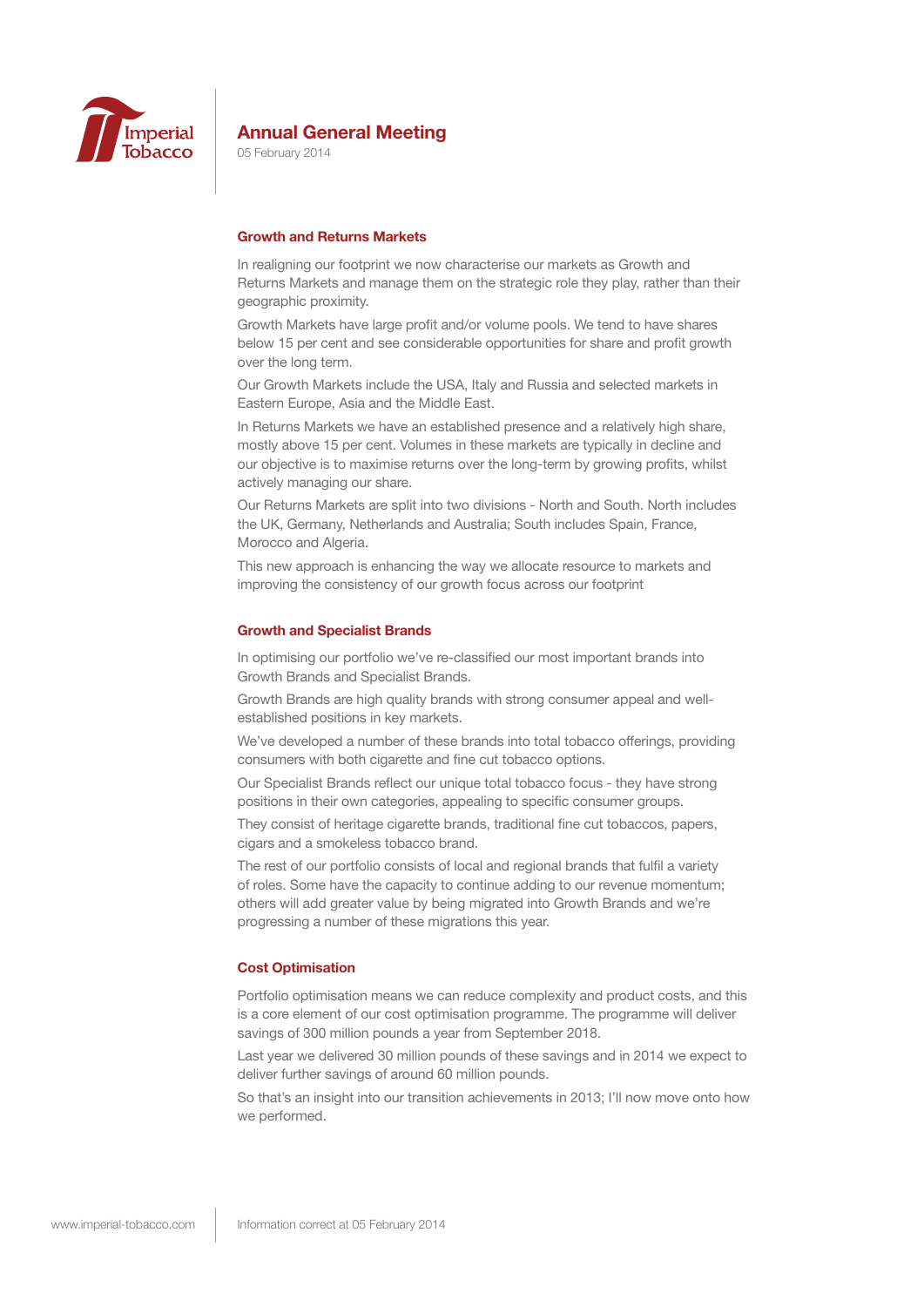

05 February 2014

#### **Growth and Specialist Brands**

Our Growth Brands outperformed the market with market share increasing 30 basis points. Net revenue increased 2 per cent, and we drove a further improvement in the quality of our volume and revenue with Growth Brands now accounting for 41 per cent Group of volumes and 39 per cent of tobacco net revenues.

We also achieved an excellent performance from our Specialist Brands, growing net revenues by 5 per cent with these brands accounting for 12 per cent of Group revenues.

#### **Growth Markets**

We performed well in our Growth Markets with revenues, adjusted operating profits and margins all increasing.

We delivered strong results in Russia, Taiwan and Turkey. We were also pleased with our performance in the USA, where we increased profits following a strong recovery in the second half of the year.

#### **Returns Markets**

Trading conditions were tough in Returns Markets South, particularly in Spain, France and Morocco, but strong results in Returns Markets North - led by Germany and Australia - mitigated the overall impact.

Adjusted operating profits declined just one per cent and we maintained margins at 49 per cent.

#### **Logistics**

Our logistics business is one of the largest of its kind in Europe and performed well against a backdrop of weak industry tobacco volumes.

Distribution fees were 850 million pounds and adjusted operating profit was 176 million pounds. Excluding the impact of the timing of a VAT increase in Italy, operating profits increased 2 per cent.

Before rounding up, I'd like to share two other highlights of the year; first, Fontem Ventures.

### **Fontem Ventures**

This is a new and exciting standalone subsidiary of Imperial Tobacco dedicated to developing innovative non-tobacco products in lifestyle consumer goods categories.

Fontem's immediate focus is to develop e-vapour offerings.

E-cigarettes are the most common e-vapour products and Fontem will be launching its own brand this year.

Last year Fontem completed the acquisition of e-vapour assets from Dragonite International, one of the pioneers of e-cigarette technology. As part of the deal, Hon Lik, the acknowledged inventor of the e-cigarette, joined our team further enhancing our sector potential.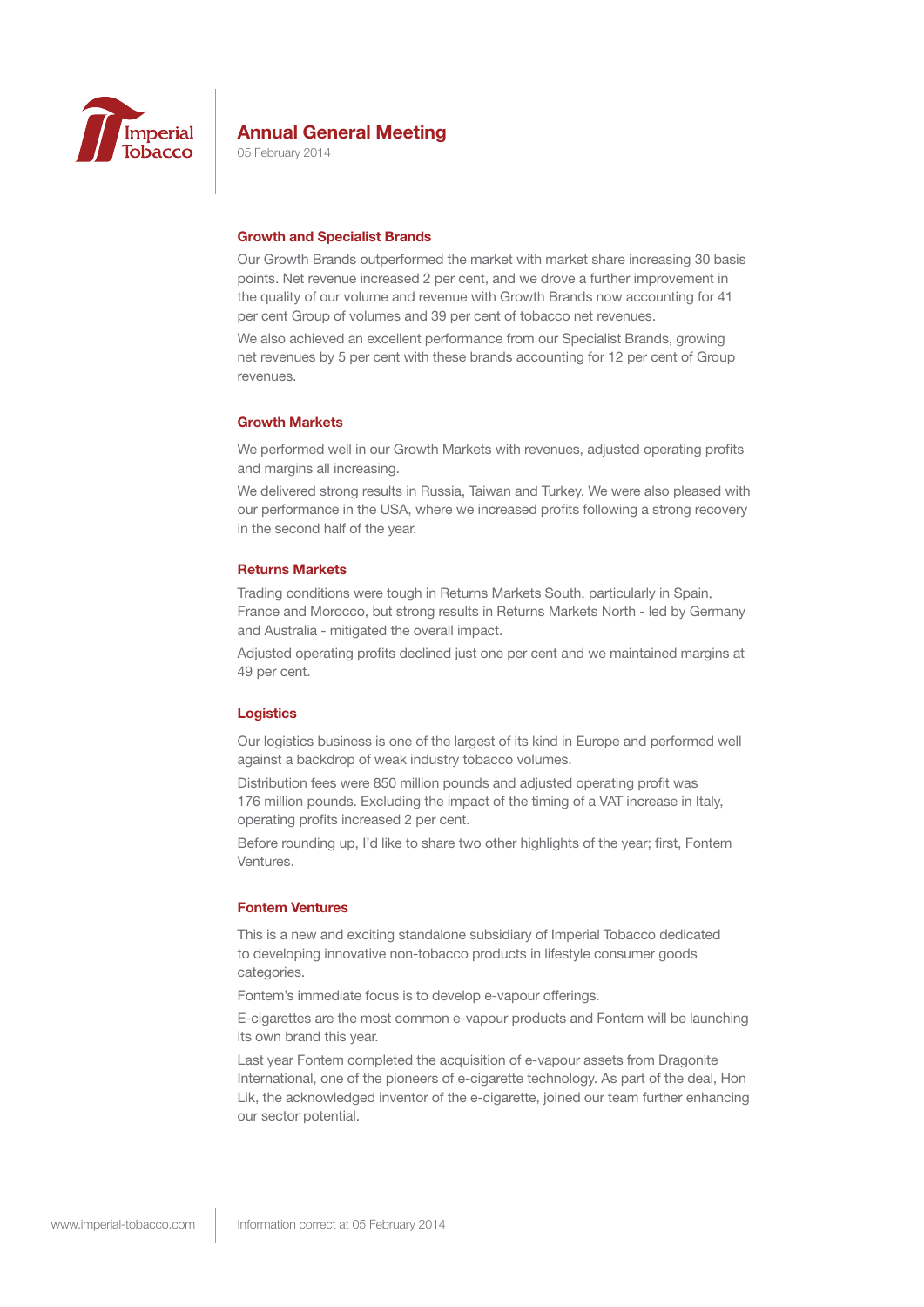

05 February 2014

# **Corporate Responsibility**

My final highlight is the continued progress we're making with our Corporate Responsibility agenda.

Managing our business responsibly is integral to the success of our sales growth strategy and we continue to focus on improving our performance in the four key areas set out in our responsibility framework: being responsible with products, creating a rewarding workplace, respecting natural resources and reinvesting in society.

Our people take great pride in living our values and supporting our CR agenda and our achievements continue to be recognised externally.

Business in the Community again awarded us Gold status in the 2013 Corporate Responsibility Index and we achieved our highest ever score of 79 per cent in an assessment for the Dow Jones Sustainability Index.

# **FY14 Outlook**

2014 is another key year in our transition journey; as we focus on further strengthening our portfolio and footprint, we're backing growth and building resilience.

Backing growth is about increasing investment in Growth Brands, Growth Markets, Fontem Ventures and our people.

We're building resilience through our cost programme and a stock optimisation programme which will reduce trade inventories and improve our supply efficiency and sales growth driver initiatives.

Our goal is to create a stronger portfolio, a stronger footprint and a stronger platform for sustainable quality growth.

This is underpinned by the work we do to combat illicit trade and to encourage proportionate regulation, based on sound evidence. Too often tobacco's not regulated in this way; this can lead to extreme measures such as display bans and, in the case of Australia, plain packaging - which only serve to further fuel illicit trade.

Our first quarter trading update will be issued next week, on 13th February. Against a relatively strong comparator we expect headline volume and revenues to be impacted by our stock optimisation programme, with underlying numbers giving a much better reflection of the performance of the business.

Going forward we remain focused on maximising our long-term growth potential and the actions we'll be taking over the coming year will provide us with a strong platform for growth in 2015 and beyond.

Before handing back, I'd like to thank Iain for the contribution he's made to Imperial over many years. Iain joined the Board in 2000 and was appointed Chairman in 2007; Iain, on behalf of the Board, thank you for your support and best wishes for the future.

### **Iain Napier – Chairman**

Thank you Alison.

I would like to thank my colleagues on the Board, our senior management team and